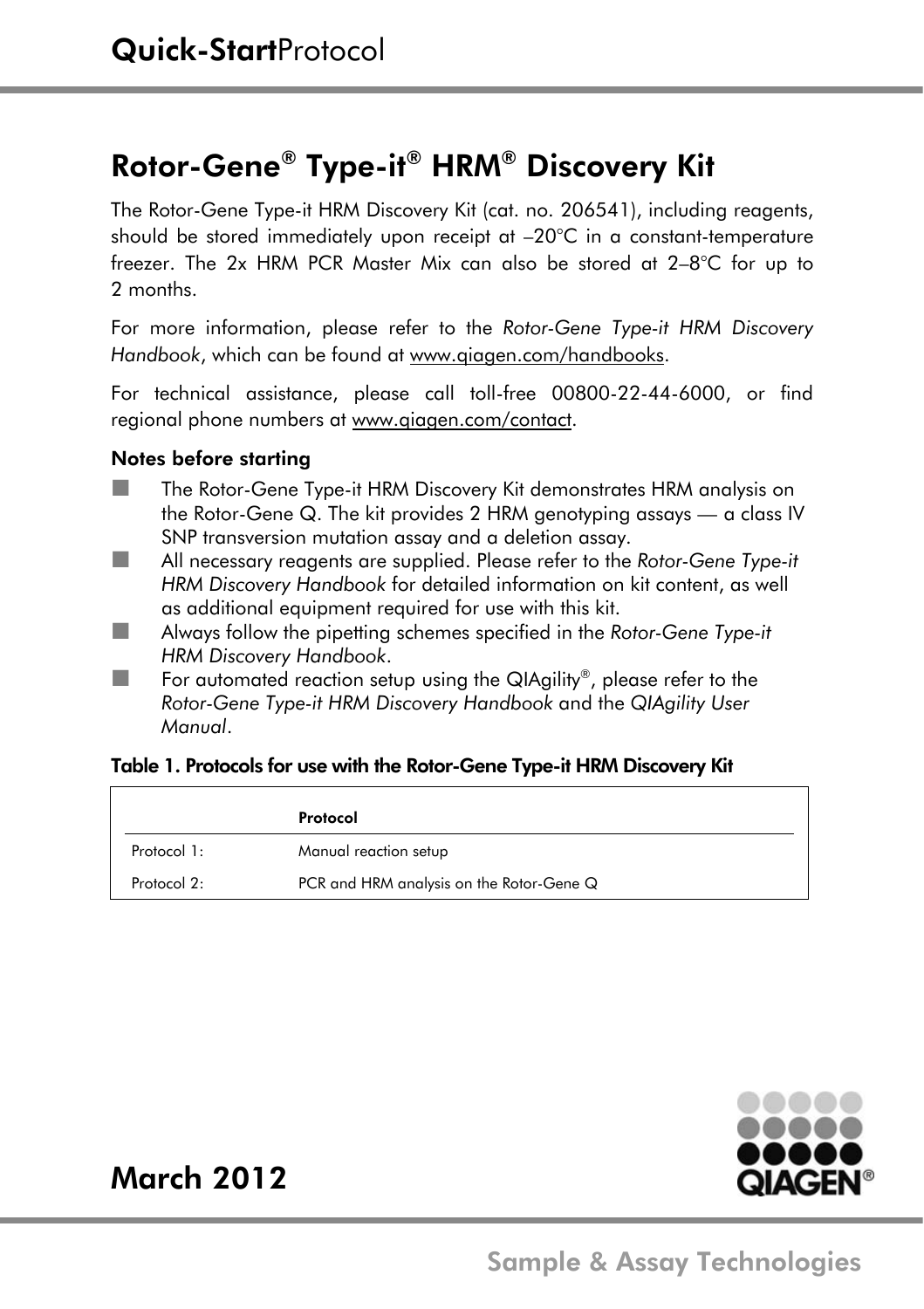## Protocol 1: Manual reaction setup

- 1. Thaw the 2x HRM PCR Master Mix, standards, unknown samples, and RNasefree water. Mix all solutions well before use to avoid localized concentrations of salt.
- 2. Prepare a reaction mix according to Table 2 (class IV SNP assay) or Table 3 (deletion assay).

| Component                                                           |            | Volume/25 $\mu$ reaction Volume/520 $\mu$ reaction* Final concentration |                        |
|---------------------------------------------------------------------|------------|-------------------------------------------------------------------------|------------------------|
| 2x HRM PCR<br>Master Mix                                            | $12.5 \mu$ | $325 \mu$                                                               | 1x                     |
| Class IV SNP<br>Primer Mix                                          | $1.75 \mu$ | 45.5 $\mu$ l                                                            | $0.7 \mu M$            |
| RNase-free water                                                    | 5.75 $\mu$ | $149.5 \mu$                                                             |                        |
| <b>DNA</b><br>(unknown samples<br>or standards;<br>added at step 4) | $5 \mu$    | -                                                                       | $1 \times 10^5$ copies |

# Table 2. Manual reaction setup when analyzing the class IV SNP assay

\* A 520  $\mu$  reaction mix is equivalent to 26 reactions comprising 25  $\mu$  each.

#### Table 3. Manual reaction setup when analyzing the deletion assay

| Component                                                           |              | Volume/25 $\mu$ I reaction Volume/680 $\mu$ I reaction <sup>†</sup> Final concentration |                        |
|---------------------------------------------------------------------|--------------|-----------------------------------------------------------------------------------------|------------------------|
| 2x HRM PCR<br>Master Mix                                            | $12.5 \mu$   | 425 $\mu$ l                                                                             | 1x                     |
| Deletion Primer<br>Mix                                              | $1.75 \mu$   | $59.5 \mu$                                                                              | $0.7 \mu M$            |
| RNase-free water                                                    | 5.75 $\mu$ l | $195.5 \mu$                                                                             |                        |
| <b>DNA</b><br>(unknown samples<br>or standards;<br>added at step 4) | $5 \mu$      | -                                                                                       | $1 \times 10^5$ copies |

 $^{\dagger}$  A 680  $\mu$ l reaction mix is equivalent to 34 reactions comprising 25  $\mu$ l each.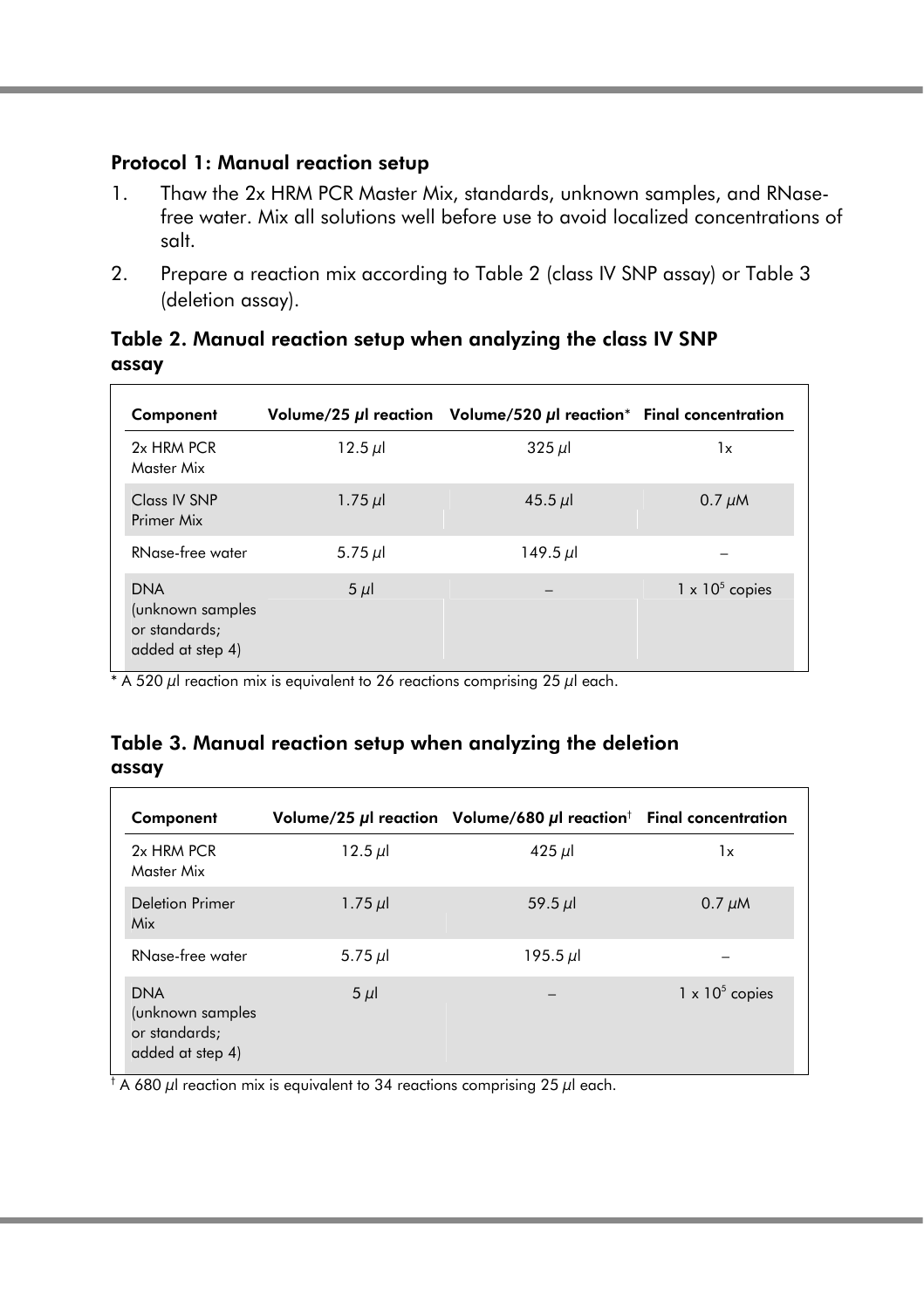3. Mix the reaction thoroughly and dispense 20 *μl* volumes into PCR tubes. Use six 0.1 ml strip tubes and caps if analyzing the SNP and eight 0.1 strip tubes and caps if analyzing the deletion.

Note: Each strip contains 4 tubes.

- 4. Add 5  $\mu$ I DNA (standards or unknown samples) to each PCR tube. For the No Template Control (NTC), add RNase-free water instead. Please refer to recommended pipetting schemes specified in Table 2 (class IV SNP) or Table 4 (deletion) of the *Rotor-Gene Type-it HRM Discovery Handbook*.
- 5. After reaction setup, proceed to 'Protocol 2: PCR and HRM analysis on the Rotor-Gene Q'.

Note: A protocol for automated reaction setup using the QIAgility is provided in the *Rotor-Gene Type-it HRM Discovery Handbook*.

## Protocol 2: PCR and HRM analysis on the Rotor-Gene Q

Please refer to the *Rotor-Gene Q User Manual* before using the Rotor-Gene Q.

1. Close the PCR tubes containing the reactions. Place the tubes in the 72-well rotor in the Rotor-Gene Q and attach the locking ring.

Note: Empty positions in the 72-well rotor should be filled with empty PCR tubes.

2. Open the ready-made protocol file "Rotor-Gene Type-it HRM Discovery Kit.ret" by double-clicking on it. Alternatively, open the Rotor-Gene Q software and select the "HRM" folder in the advanced tab of the wizard. Choose the protocol folder entitled "HRM with Pre-Amplification" and click on "New".

Note: The ready-made protocol file can be downloaded from www.qiagen.com.

- 3. Select "72-Well Rotor" and confirm that the locking ring has been attached by checking the box. Click "Next" to continue.
- 4. Ensure that the reaction volume is set to  $25 \mu l$ . Click "Next" to continue.